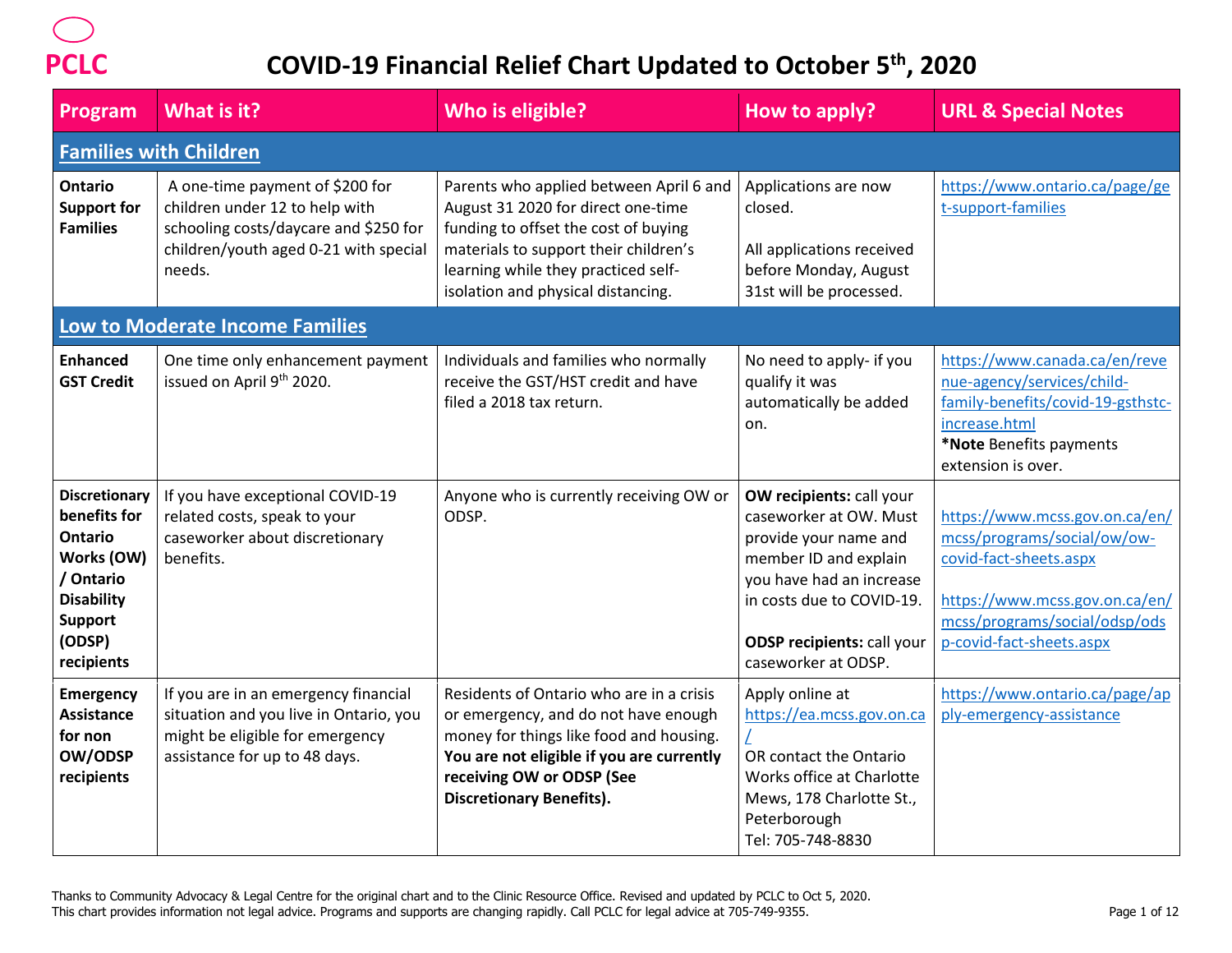

| Program                                                            | What is it?                                                                                                                                                                                                                                                                                                                                                                                                                                                                                       | Who is eligible?                                                                                                                                                                                                                                                                                                                                                                                                                                                                                                                                                                                                                                                                                                                                                                              | How to apply?                                                                                                                                                                                                                                                                                                                                                          | <b>URL &amp; Special Notes</b>                                                                                                                                                                                                                                                                                                                                                                                                                                                                                                                                                                               |
|--------------------------------------------------------------------|---------------------------------------------------------------------------------------------------------------------------------------------------------------------------------------------------------------------------------------------------------------------------------------------------------------------------------------------------------------------------------------------------------------------------------------------------------------------------------------------------|-----------------------------------------------------------------------------------------------------------------------------------------------------------------------------------------------------------------------------------------------------------------------------------------------------------------------------------------------------------------------------------------------------------------------------------------------------------------------------------------------------------------------------------------------------------------------------------------------------------------------------------------------------------------------------------------------------------------------------------------------------------------------------------------------|------------------------------------------------------------------------------------------------------------------------------------------------------------------------------------------------------------------------------------------------------------------------------------------------------------------------------------------------------------------------|--------------------------------------------------------------------------------------------------------------------------------------------------------------------------------------------------------------------------------------------------------------------------------------------------------------------------------------------------------------------------------------------------------------------------------------------------------------------------------------------------------------------------------------------------------------------------------------------------------------|
| <b>Trillium</b><br><b>Drug</b><br>Program                          | If a Trillium Drug Program household<br>has experienced an income change in<br>2019 or 2020 of 10 per cent or more<br>compared to their 2018 income, they<br>can apply to have their deductible<br>recalculated                                                                                                                                                                                                                                                                                   | Individuals who receive the<br>Trillium Drug Program Benefit.                                                                                                                                                                                                                                                                                                                                                                                                                                                                                                                                                                                                                                                                                                                                 | <b>Trillium Drug Program</b><br>reassessment form:<br>http://www.forms.ssb.go<br>v.on.c<br>a/mbs/ssb/forms/ssbfor<br>ms.nsf/<br>FormDetail?OpenForm&A<br>$CT=R$<br>DR&TAB=PROFILE&ENV=<br><b>WWE</b><br>&NO=014-4931-87E                                                                                                                                               | https://news.ontario.ca/en/relea<br>se/56942/ontario-making-<br>prescription-drugs-more-<br>affordable-during-covid-19                                                                                                                                                                                                                                                                                                                                                                                                                                                                                       |
| Canada<br><b>Emergency</b><br>Response<br><b>Benefit</b><br>(CERB) | CERB provided \$500/week for a<br>maximum of 28 weeks. CERB ends<br>when you've received 28 weeks of<br>benefits or on October 3, 2020,<br>whichever comes first. For those who<br>applied through the Canada Revenue<br>Agency, the last four-week period for<br>the CERB was August 30, 2020<br>through September 26, 2020.<br>However, you can still apply for CERB<br>retroactively through the CRA.<br>https://www.canada.ca/en/services<br>/benefits/ei/cerb-<br>application/questions.html | <b>Workers who:</b><br>-Did not apply for, nor receive, CERB or<br>El benefits from Service Canada for the<br>same eligibility period<br>-Did not quit their job voluntarily<br>-Reside in Canada and are at least 15<br>years old<br>-Earned a minimum of \$5,000 (before<br>taxes) in the last 12 months, or in 2019,<br>from one or more of the following<br>sources:<br>employment income<br>self-employment income<br>provincial benefit payments related to<br>maternity or parental leave<br>One of the following:<br>-Work hours have been reduced<br>because of COVID-19 (see last checkbox<br>below for more details)<br>-Have stopped or will stop working<br>because of COVID 19<br>-Unable to work because of COVID-19,<br>for example because you are taking care<br>of someone | The CRA is continuing to<br>accept and process<br>retroactive applications<br>for period 7 (August 30<br>to September 26, 2020).<br>At this time, you can only<br>apply for period 7<br>through the CRA's<br>automated toll-free<br>phone line at 1-800-959-<br>2019 or 1-800-959-2041.<br><b>Contact PCLC if you have</b><br>questions or problems<br>regarding CERB. | https://www.canada.ca/en/servi<br>ces/benefits/ei/cerb-application<br>https://www.canada.ca/en/reve<br>nue-<br>agency/services/benefits/apply-<br>for-cerb-with-cra.html<br><b>Questions and answers:</b><br>https://www.canada.ca/en/servi<br>ces/benefits/ei/cerb-<br>application/questions.html<br><b>OW/ODSP treatment:</b><br>- ODSP applicants and<br>recipients and OW recipients<br>as of March 1 2020: CERB<br>payments will be treated like<br>employment income<br>(\$200 flat rate exemption +<br>50% for each additional dollar).<br>OW/ODSP recipients will keep<br>drug benefits even if CERB |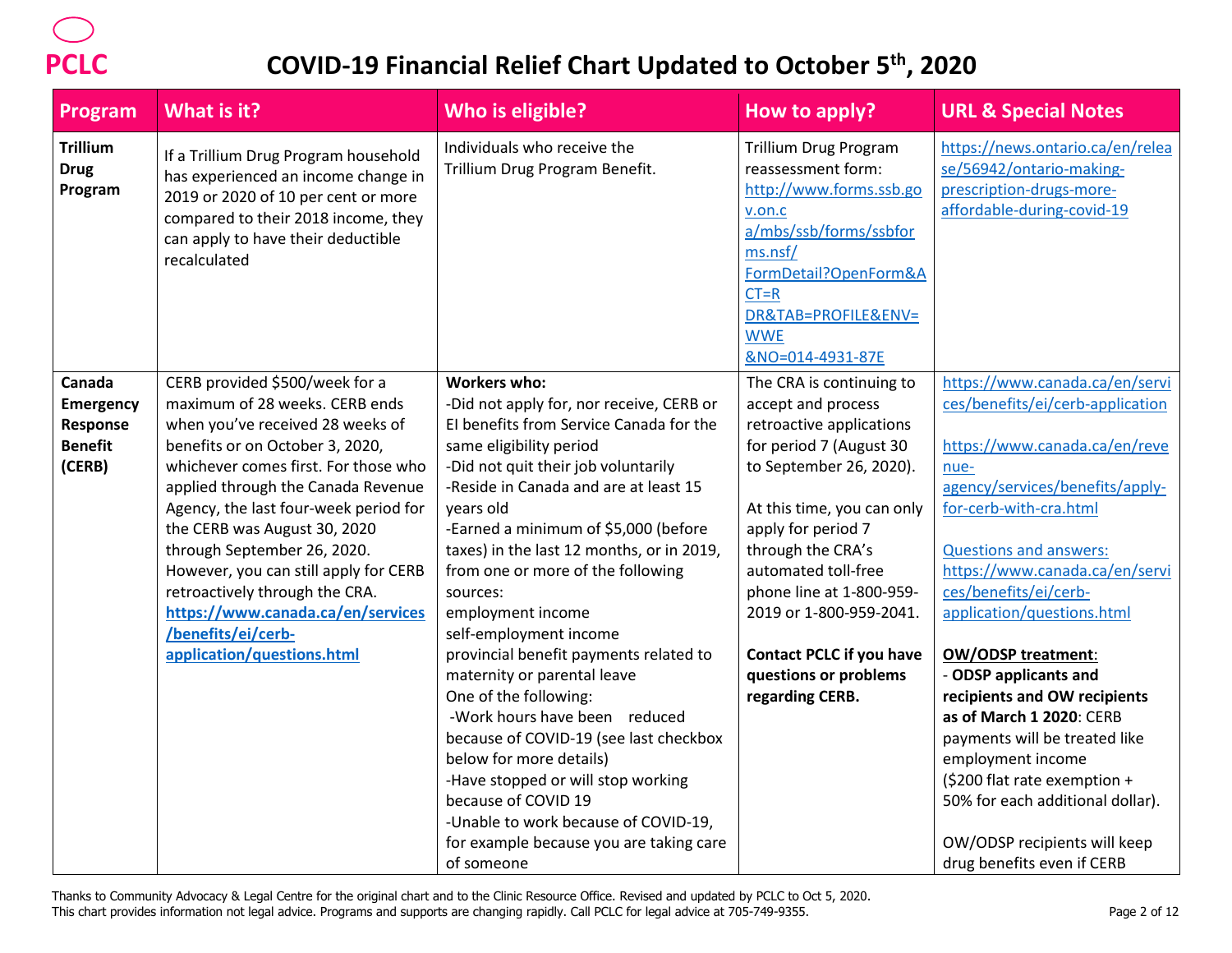|                                                   |                                                                                                                                                                                                                                                                                                                                                                                                                                     | Who is eligible?                                                                                                                                                                                                                                                                                                                                                                                                                                                                                                                                                                                                                                                                                                                                                                                            | How to apply?                                                                                                                                                                                                                                                                                                        | <b>URL &amp; Special Notes</b>                                                                                                                                                                                                                                                                                                                                                                                     |
|---------------------------------------------------|-------------------------------------------------------------------------------------------------------------------------------------------------------------------------------------------------------------------------------------------------------------------------------------------------------------------------------------------------------------------------------------------------------------------------------------|-------------------------------------------------------------------------------------------------------------------------------------------------------------------------------------------------------------------------------------------------------------------------------------------------------------------------------------------------------------------------------------------------------------------------------------------------------------------------------------------------------------------------------------------------------------------------------------------------------------------------------------------------------------------------------------------------------------------------------------------------------------------------------------------------------------|----------------------------------------------------------------------------------------------------------------------------------------------------------------------------------------------------------------------------------------------------------------------------------------------------------------------|--------------------------------------------------------------------------------------------------------------------------------------------------------------------------------------------------------------------------------------------------------------------------------------------------------------------------------------------------------------------------------------------------------------------|
|                                                   |                                                                                                                                                                                                                                                                                                                                                                                                                                     | -Been paid EI regular or fishing benefits<br>for at least one week of benefits since<br>December 29, 2019 and have used up<br>entitlement to those benefits<br>One of the following:<br>1) Applying for the first time: You have<br>stopped or will stop working, or are<br>working reduced hours due to COVID-<br>19, and you don't expect to earn over<br>\$1,000 in employment or self-<br>employment income (before<br>deductions) for at least 14 days in a row<br>during the 4-week period.<br>2) Applying for a subsequent period: Are<br>still not working, or you are working<br>reduced hours due to COVID-19, and<br>don't expect to earn over \$1,000 in<br>employment or self-employment<br>income (before deductions), and you<br>expect this to continue during the entire<br>4-week period. |                                                                                                                                                                                                                                                                                                                      | payments make them<br>otherwise financially ineligible<br>for benefits.<br>- For new OW applicants, or<br>those granted on or after<br>March 1 2020: CERB payments<br>will be deducted dollar-for-<br>dollar when determining<br>eligibility for social assistance<br>and when assessing the first<br>three months of entitlement.<br>For questions about eligibility or<br>how to apply call: 1-833-966-<br>2099. |
| <b>Enhanced</b><br><b>Employment</b><br>Insurance | Transition to a simplified<br>Employment Insurance (EI) program,<br>effective September 27 2020, to<br>provide income support to those who<br>remain unable to work and are<br>eligible, and introducing a new suite<br>of temporary and taxable recovery<br>benefits to further support workers.<br>Key temporary measures to facilitate<br>El access:<br>120 hours of work to qualify<br>$\bullet$<br>Canada wide qualifying rule | Must meet qualifying period of a<br>minimum of 120 hours of work. To help<br>individuals qualify with a minimum of<br>120 hours of work, El claimants will<br>receive a one-time insurable hours credit<br>of:<br>300 insurable hours for claims for<br>$\bullet$<br>regular benefits (job loss)<br>480 insurable hours for claims for<br>$\bullet$<br>special benefits (sickness,<br>maternity/parental, compassionate<br>care or family caregiver)<br>The hour's credit will also be made<br>retroactive to March 15 2020 for                                                                                                                                                                                                                                                                             | Workers who received<br>CERB as an 'employee'<br>through Service Canada<br>will be transitioned<br>automatically. Must<br>continue to make an EI<br>report every 2 weeks to<br>receive EI benefits.<br>Workers who applied<br>through the CRA will need<br>to apply through Service<br>Canada after September<br>26. | El allows work while on Claim<br>but deducts 50¢ for every \$1<br>earning (up to 90% of normal<br>earnings) as reported weekly.<br>El benefits are taxed at source.<br>1 week waiting period waived for<br>workers transitioning directly<br>from CERB to EI and for new<br>claims by quarantined workers.<br>Separation payments (severance<br>and termination pay) will not be                                   |

Thanks to Community Advocacy & Legal Centre for the original chart and to the Clinic Resource Office. Revised and updated by PCLC to Oct 5, 2020. This chart provides information not legal advice. Programs and supports are changing rapidly. Call PCLC for legal advice at 705-749-9355. Page 3 of 12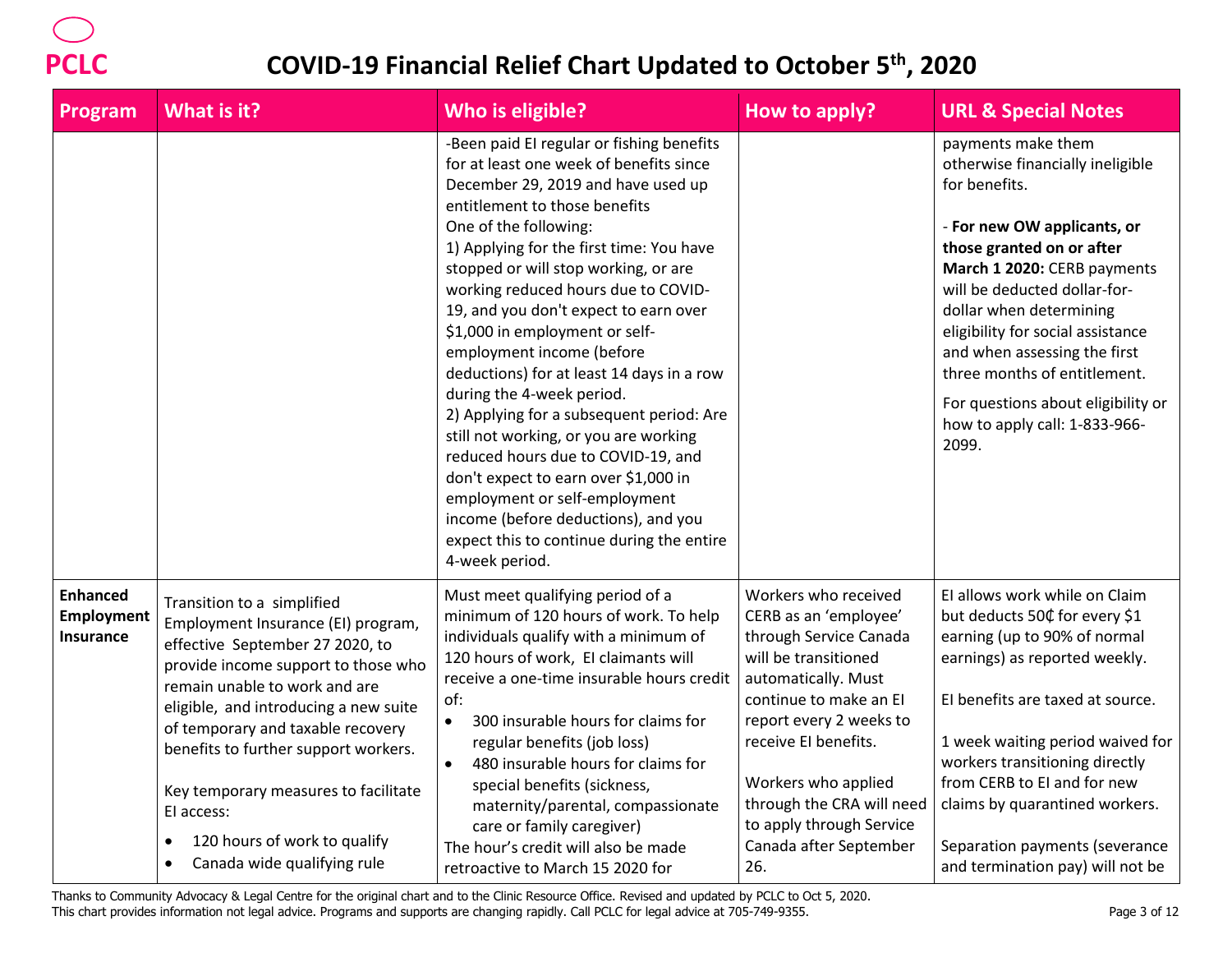| Program                                     | What is it?                                                                                                                                                                                                                                                                                                                                                                                                                                                                                      | Who is eligible?                                                                                                                                                                                                                                                                                                                                                                      | How to apply?                                                                                                                                                                                                                                                                                                                                                                                                                                                                                        | <b>URL &amp; Special Notes</b>                                                                                                                                                                                                                                                                                                                                                                             |
|---------------------------------------------|--------------------------------------------------------------------------------------------------------------------------------------------------------------------------------------------------------------------------------------------------------------------------------------------------------------------------------------------------------------------------------------------------------------------------------------------------------------------------------------------------|---------------------------------------------------------------------------------------------------------------------------------------------------------------------------------------------------------------------------------------------------------------------------------------------------------------------------------------------------------------------------------------|------------------------------------------------------------------------------------------------------------------------------------------------------------------------------------------------------------------------------------------------------------------------------------------------------------------------------------------------------------------------------------------------------------------------------------------------------------------------------------------------------|------------------------------------------------------------------------------------------------------------------------------------------------------------------------------------------------------------------------------------------------------------------------------------------------------------------------------------------------------------------------------------------------------------|
|                                             | A min benefit rate of \$400/week<br>$\bullet$<br>A max benefit rate of \$573/week<br>$\bullet$<br>Benefit period: Min 26 weeks;<br>$\bullet$<br>Max 45 weeks<br><b>Simplified Processing</b><br>$\bullet$                                                                                                                                                                                                                                                                                        | claimants who were looking to transition<br>early from the CERB to El maternity,<br>parental, compassionate care, family<br>caregiver or work-sharing benefits but<br>could not establish their EI claim due to<br>insufficient hours. For these claimants,<br>the qualifying period will also be<br>extended.<br>Hours of credit available for 1 year.                               |                                                                                                                                                                                                                                                                                                                                                                                                                                                                                                      | applied against EI benefits.<br>El premiums are frozen at 2020<br>levels for 2 years.<br>https://www.canada.ca/en/empl<br>oyment-social-<br>development/news/2020/08/su<br>pporting-canadians-through-the-<br>next-phase-of-the-economy-re-<br>opening-increased-access-to-ei-<br>and-recovery-benefits.html                                                                                               |
| Canada<br><b>Recovery</b><br><b>Benefit</b> | Effective from September 27 2020 for<br>one year.<br>Would provide a benefit amount of<br>\$500 per week for up to 26 weeks to<br>workers who are not eligible for EI,<br>mainly the self-employed and<br>including those working in the gig<br>economy. These individuals may still<br>require income support if they<br>continue to be unable to return to<br>work due to COVID-19 or had their<br>income reduced relative to pre-<br>COVID-19 pandemic (attestation-<br>based every 2 weeks). | Workers who:<br>• Are not eligible for El<br>• Are at least 15 years old<br>• Are Resident in Canada with a valid SIN<br>• Have \$5,000 employment earning in<br>2019 or 2020<br>• Stopped work due to COVID<br>• Have not quit their job voluntarily<br>• Are available and looking for work; or<br>working with a reduction in<br>employment/self-employment income<br>due to COVID | Canadians already<br>receiving benefits<br>through Service Canada<br>will be transitioned to the<br>El program once they<br>have received the<br>maximum CERB benefits<br>for which they are<br>entitled, if they are EI<br>eligible and continue to<br>need income support.<br>Canadians who are<br>currently receiving the<br><b>CERB</b> from the Canada<br>Revenue Agency (CRA)<br>who believe they are<br>entitled to EI will need to<br>apply through Service<br>Canada after September<br>26. | https://www.canada.ca/en/empl<br>oyment-social-<br>development/news/2020/08/su<br>pporting-canadians-through-the-<br>next-phase-of-the-economy-re-<br>opening-increased-access-to-ei-<br>and-recovery-benefits.html<br>Please note: If your net annual<br>income (excluding recovery<br>benefits) is more than \$38,000<br>you will have to re-pay 50¢ of<br>the Benefit for each \$ above that<br>amount. |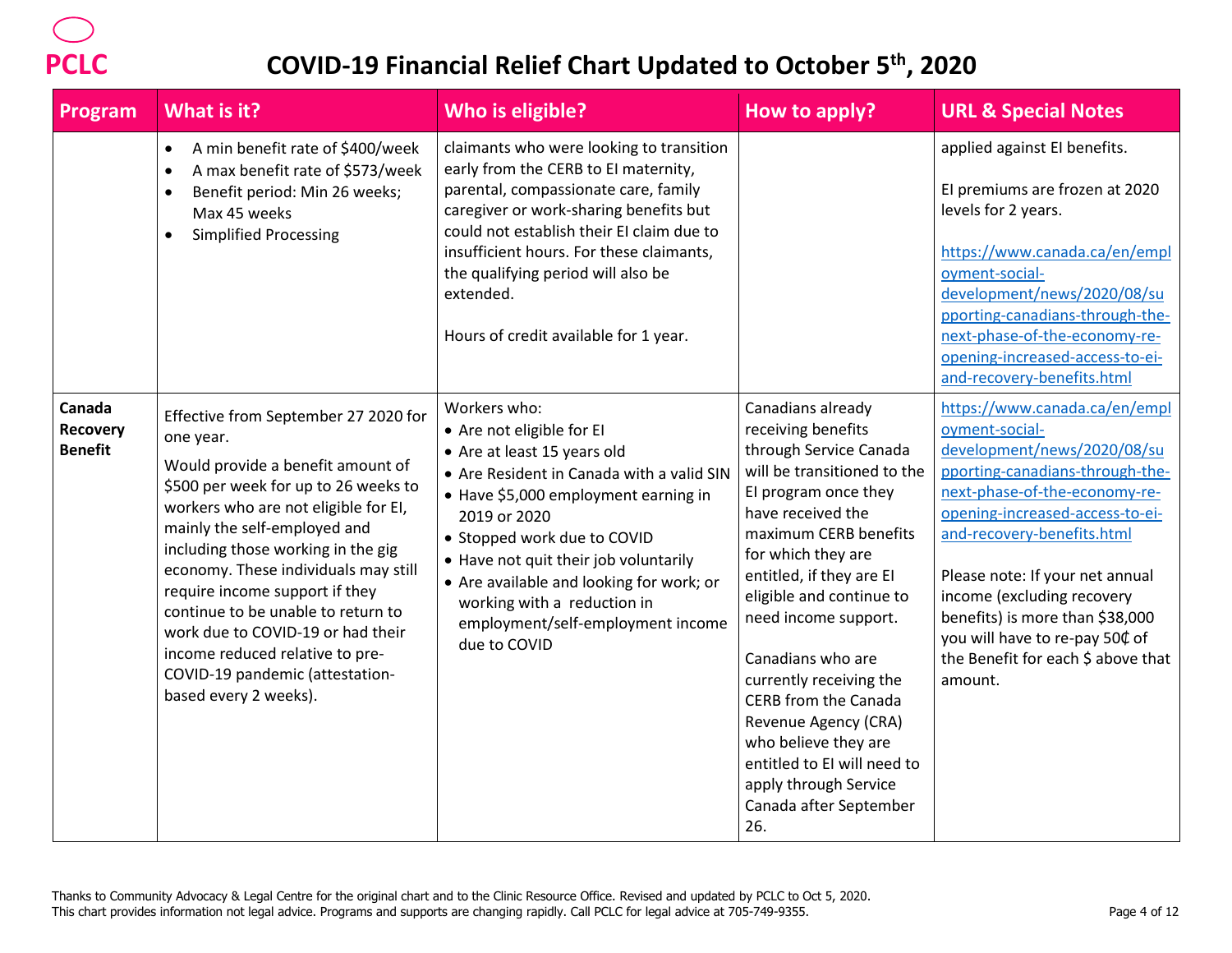| Program                                                          | What is it?                                                                                                                                   | Who is eligible?                                                                                                                                                                                                                                                                                                                                                                                                                                                                                                                                                                                                                                                                                                                                                                                                                                                                                                                                                                                                                                                                                                                                                                                                                                                  | How to apply?                                                                                                                                                                                                                                                                                                                                                                                                                                                                                 | <b>URL &amp; Special Notes</b>                                                                                                                                                                                                                                                                                                                                                                                                                                                                                                                                                                                                                                                                                                    |
|------------------------------------------------------------------|-----------------------------------------------------------------------------------------------------------------------------------------------|-------------------------------------------------------------------------------------------------------------------------------------------------------------------------------------------------------------------------------------------------------------------------------------------------------------------------------------------------------------------------------------------------------------------------------------------------------------------------------------------------------------------------------------------------------------------------------------------------------------------------------------------------------------------------------------------------------------------------------------------------------------------------------------------------------------------------------------------------------------------------------------------------------------------------------------------------------------------------------------------------------------------------------------------------------------------------------------------------------------------------------------------------------------------------------------------------------------------------------------------------------------------|-----------------------------------------------------------------------------------------------------------------------------------------------------------------------------------------------------------------------------------------------------------------------------------------------------------------------------------------------------------------------------------------------------------------------------------------------------------------------------------------------|-----------------------------------------------------------------------------------------------------------------------------------------------------------------------------------------------------------------------------------------------------------------------------------------------------------------------------------------------------------------------------------------------------------------------------------------------------------------------------------------------------------------------------------------------------------------------------------------------------------------------------------------------------------------------------------------------------------------------------------|
| Canada<br><b>Recovery</b><br><b>Caregiving</b><br><b>Benefit</b> | Effective from September 27 2020 for<br>1 year<br>Would provide \$500 per week, for up<br>to 26 weeks per household to eligible<br>Canadians. | Workers who qualify:<br>• Employed or self-employed on day<br>preceding benefit period<br>• At least 15 years old on first day of the<br>benefit period<br>• Reside in Canada with valid SIN<br>• Earned at least \$5000 in 2019 or 2020<br>• Not in receipt of employers paid leave<br>for the same week<br>• Not be in receipt of CERB, Canada<br>Recovery Benefit, Canada Recovery<br>Sickness Benefits, short-term disability<br>benefits, Workers comp benefits, EI<br>benefits or QPIP benefits in respect of<br>the same week<br>• Unable to work most of their normal<br>schedule in a given week (missing at<br>least 60% because of one of these 2<br>conditions:<br>1. Must take care of a child who is<br>under 12 years of age (as of the first<br>day of the applicable benefit period),<br>or<br>2. Must care for a dependent or family<br>member with a disability<br>• not be in receipt of paid leave from an<br>employer in respect of the same week,<br>and<br>• not be in receipt of the CERB, the EI<br>Emergency Response Benefit (ERB),<br>the Canada Recovery Benefit, the<br>Canada Recovery Sickness Benefit,<br>short-term disability benefits, workers'<br>compensation benefits, or any EI<br>benefits or Quebec Parental Insurance | Canadians already<br>receiving benefits<br>through Service Canada<br>will be transitioned to the<br>El program once they<br>have received the<br>maximum CERB benefits<br>for which they are<br>entitled, if they are EI<br>eligible and continue to<br>need income support.<br>Canadians who are<br>currently receiving the<br>CERB from the Canada<br>Revenue Agency (CRA)<br>who believe they are<br>entitled to EI will need to<br>apply through Service<br>Canada after September<br>26. | https://www.canada.ca/en/empl<br>oyment-social-<br>development/news/2020/08/su<br>pporting-canadians-through-the-<br>next-phase-of-the-economy-re-<br>opening-increased-access-to-ei-<br>and-recovery-benefits.html:<br>Please note: If one of the two<br>conditions are met (child under<br>12 or dependent/family member<br>with a disability) the following<br>conditions must also apply:<br>• The school, daycare, day<br>program or care facility is<br>closed or on an alternative<br>schedule for reasons related<br>to COVID; or<br>They can't attend on advice<br>of a medical professional due<br>to high risk they contract<br>COVID; or<br>Their usual caregiver isn't<br>available for reasons related<br>to COVID. |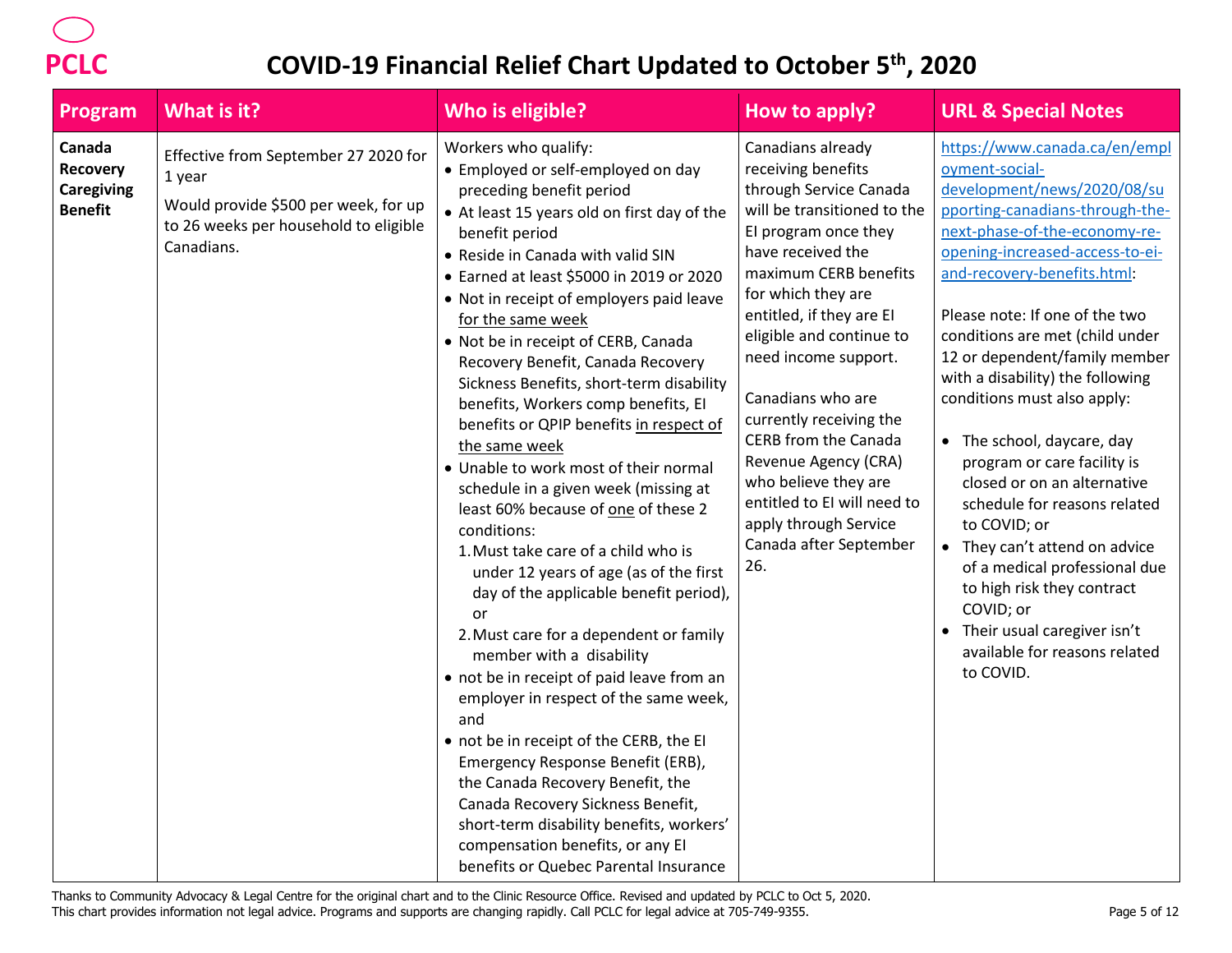| Program                                                        | What is it?                                                                                                                                                                                        | Who is eligible?                                                                                                                       | How to apply?                                                                                                                                                                                                                                                                                                                                                                                                                                                                                        | <b>URL &amp; Special Notes</b>                                                                                                                                                                                      |
|----------------------------------------------------------------|----------------------------------------------------------------------------------------------------------------------------------------------------------------------------------------------------|----------------------------------------------------------------------------------------------------------------------------------------|------------------------------------------------------------------------------------------------------------------------------------------------------------------------------------------------------------------------------------------------------------------------------------------------------------------------------------------------------------------------------------------------------------------------------------------------------------------------------------------------------|---------------------------------------------------------------------------------------------------------------------------------------------------------------------------------------------------------------------|
|                                                                |                                                                                                                                                                                                    | Plan (QPIP) benefits in respect of the<br>same week                                                                                    |                                                                                                                                                                                                                                                                                                                                                                                                                                                                                                      |                                                                                                                                                                                                                     |
| Canada<br><b>Recovery</b><br><b>Sickness</b><br><b>Benefit</b> | Will provide \$500 per week, for up to<br>2 weeks, effective September 27 2020<br>for 1 year, for workers who are<br>unable to work because they are sick<br>or must self-isolate due to COVID-19. | Workers who:<br>• Are a resident in Canada with a valid<br>SIN<br>• At least 15 years old<br>• Earned at least \$5000 in 2019 or 2020. | Canadians already<br>receiving benefits<br>through Service Canada<br>will be transitioned to the<br>El program once they<br>have received the<br>maximum CERB benefits<br>for which they are<br>entitled, if they are EI<br>eligible and continue to<br>need income support.<br>Canadians who are<br>currently receiving the<br><b>CERB</b> from the Canada<br>Revenue Agency (CRA)<br>who believe they are<br>entitled to EI will need to<br>apply through Service<br>Canada after September<br>26. | https://www.canada.ca/en/empl<br>oyment-social-<br>development/news/2020/08/su<br>pporting-canadians-through-the-<br>next-phase-of-the-economy-re-<br>opening-increased-access-to-ei-<br>and-recovery-benefits.html |
| <b>Mortgage</b><br>Payment<br><b>Deferral</b>                  | Homeowners facing financial hardship<br>due to COVID-19 may eligible for a<br>mortgage payment deferral.                                                                                           | It is being considered on a case by case<br>basis.                                                                                     | Contact your financial<br>institution- please start<br>with their website before<br>you call or go in person.                                                                                                                                                                                                                                                                                                                                                                                        | Consult your bank/financial<br>institution's dedicated COVID-19<br>page.<br>The mortgage payment may be<br>deferred but still payable at a<br>later date.                                                           |
| <b>Energy</b><br><b>Relief</b>                                 | Energy Relief- fixed COVID-19<br>Recovery Rate price of 12.8 cents per<br>kWh, available<br>24/7 until October 31st                                                                                | Everyone.                                                                                                                              | No need to apply.                                                                                                                                                                                                                                                                                                                                                                                                                                                                                    | https://news.ontario.ca/opo/en/<br>2020/06/ontario-supports-                                                                                                                                                        |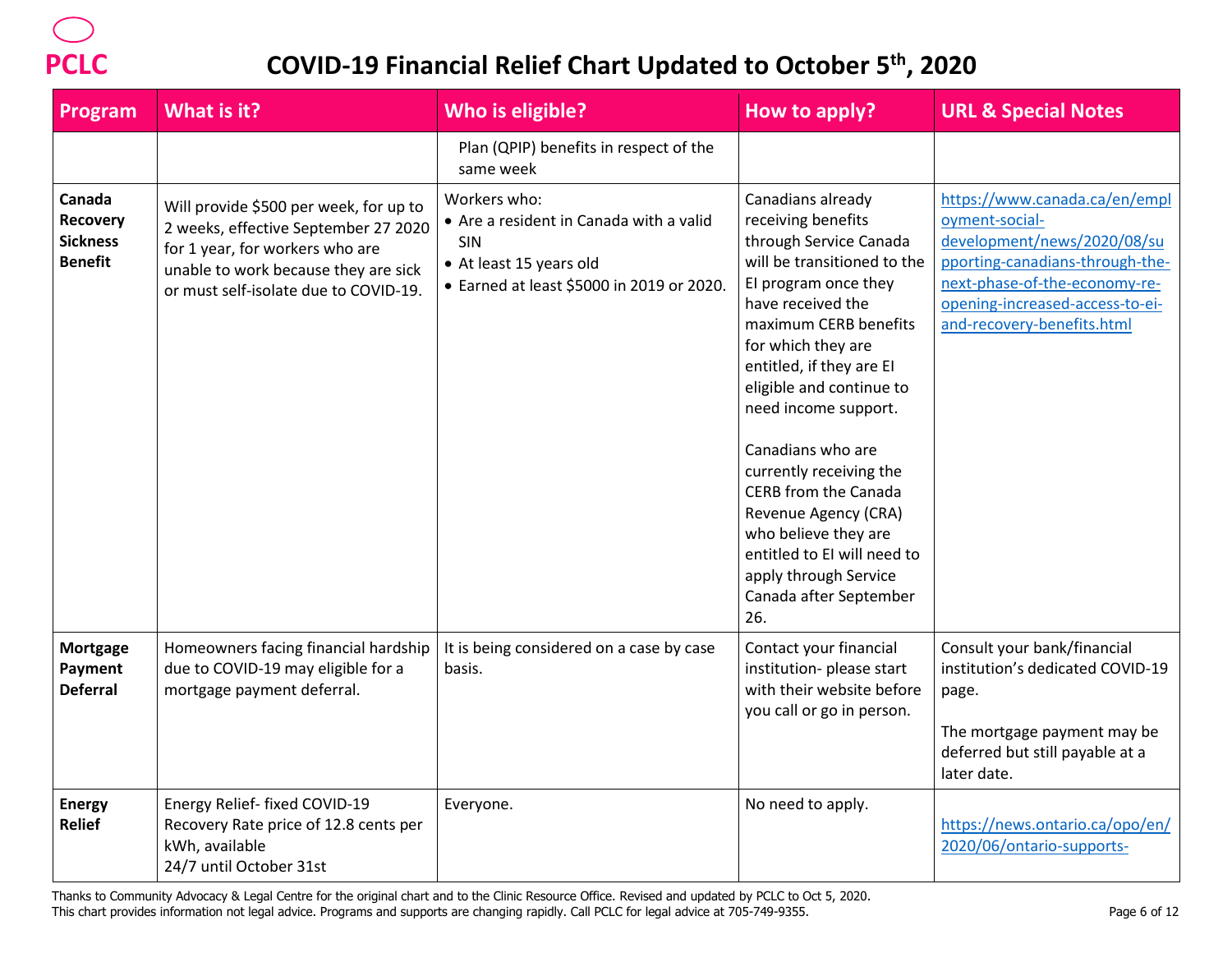| Program                                                      | What is it?                                                                                                                                                                                                                                                                                                                                                                                                          | Who is eligible?                                                                                                                                                                                                                                                                                                                                                                                                                                                                                                                                                                                                                                                                                                                                                                                                                                                                               | How to apply?                                                                         | <b>URL &amp; Special Notes</b>                                                                                                                                                                                   |
|--------------------------------------------------------------|----------------------------------------------------------------------------------------------------------------------------------------------------------------------------------------------------------------------------------------------------------------------------------------------------------------------------------------------------------------------------------------------------------------------|------------------------------------------------------------------------------------------------------------------------------------------------------------------------------------------------------------------------------------------------------------------------------------------------------------------------------------------------------------------------------------------------------------------------------------------------------------------------------------------------------------------------------------------------------------------------------------------------------------------------------------------------------------------------------------------------------------------------------------------------------------------------------------------------------------------------------------------------------------------------------------------------|---------------------------------------------------------------------------------------|------------------------------------------------------------------------------------------------------------------------------------------------------------------------------------------------------------------|
|                                                              | 2020.<br>Starting November 1, 2020,<br>customers will be able to choose a<br>plan that best suits their household<br>and lifestyle with the option of either<br>TOU electricity rates or tiered pricing,<br>which will provide a set rate for<br>electricity up to a certain level of<br>consumption.                                                                                                                |                                                                                                                                                                                                                                                                                                                                                                                                                                                                                                                                                                                                                                                                                                                                                                                                                                                                                                | <b>Contact Community</b><br><b>Counselling and Resource</b><br>Centre<br>705-743-2272 | those-struggling-with-electricity-<br>bills-during-covid-19.html<br>https://www.oeb.ca/rates-and-<br>your-bill/help-low-income-<br>consumers                                                                     |
| COVID-19<br><b>Energy</b><br>Assistance<br>Program<br>(CEAP) | CEAP provides a one time, on-bill<br>credit to eligible residential electricity<br>and natural gas customers to help<br>them catch up on their energy bills<br>and resume regular payments. The<br>program is being delivered by<br>electricity distributors, gas<br>distributors and unit sub-meter<br>providers (USMPs), in accordance<br>with rules laid out by the OEB. The<br>program launched on July 13 2020. | Customers who:<br>-Have an account with an electricity<br>distributor, a USMP or a natural gas<br>distributor<br>- Have an account in good standing on<br>March 17 2020 and are not enrolled in<br>an arrears payment agreement for<br>amounts owing prior to March 17 2020<br>- Failed to make complete payment for<br>the electricity and/or gas charges (as<br>applicable) on at least two bills issued<br>since March 17 2020, and has an<br>overdue balance on the date of their<br>application for CEAP<br>- Reside with a spouse (common law<br>included)<br>who:<br>• Are unemployed on the date of their<br>application for CEAP; and<br>• Have received Employment Insurance<br>or the Canada Emergency Response<br>Benefit (CERB) since March 17 2020<br>-Have not received emergency financial<br>assistance for their electricity bills under<br>the Low-Income Energy Assistance | You must apply through<br>your utility or USMP.                                       | https://www.oeb.ca/rates-and-<br>your-bill/covid-19-energy-<br>assistance-program-ceap/covid-<br>19-energy-assistance-program-0<br>Credits may differ for electricity<br>customers and natural gas<br>customers. |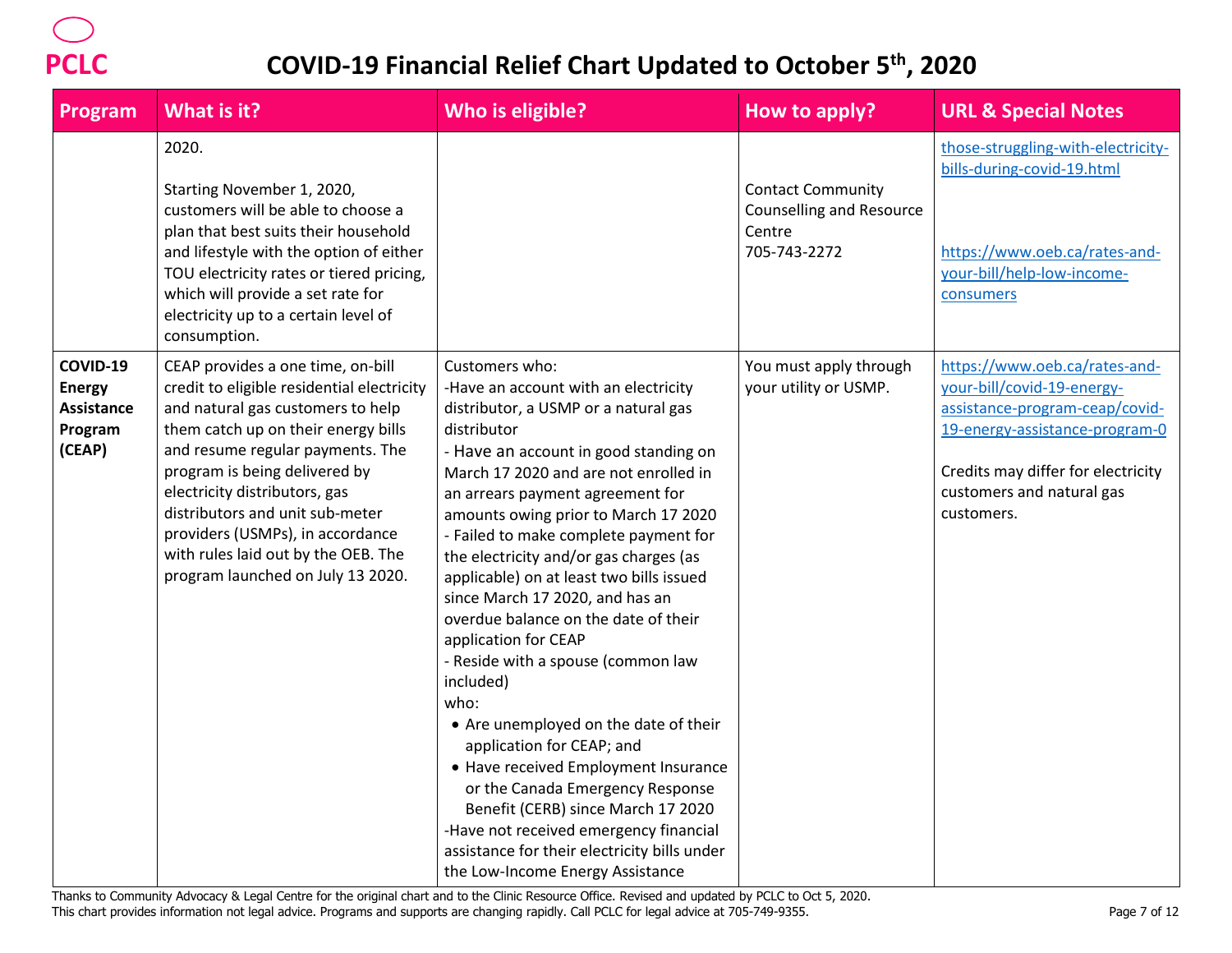

| Program                                                               | What is it?                                                                                                                                                                                                                                                                                                | Who is eligible?                                                                                                                                                                                                                                                                                                      | How to apply?                                                                                                                                                                                                                                                                                                                                                                                                                                                                                              | <b>URL &amp; Special Notes</b>                                                                                                                                                                                                                                                                              |
|-----------------------------------------------------------------------|------------------------------------------------------------------------------------------------------------------------------------------------------------------------------------------------------------------------------------------------------------------------------------------------------------|-----------------------------------------------------------------------------------------------------------------------------------------------------------------------------------------------------------------------------------------------------------------------------------------------------------------------|------------------------------------------------------------------------------------------------------------------------------------------------------------------------------------------------------------------------------------------------------------------------------------------------------------------------------------------------------------------------------------------------------------------------------------------------------------------------------------------------------------|-------------------------------------------------------------------------------------------------------------------------------------------------------------------------------------------------------------------------------------------------------------------------------------------------------------|
|                                                                       |                                                                                                                                                                                                                                                                                                            | Program (LEAP) in 2020, and have not<br>received funding under the Ontario<br>Electricity Support Program (OESP) in<br>2020 (electricity customers)<br>-Have not received emergency financial<br>assistance for their natural gas bills<br>under LEAP in 2020 (natural gas<br>customer).                              |                                                                                                                                                                                                                                                                                                                                                                                                                                                                                                            |                                                                                                                                                                                                                                                                                                             |
| Low Income<br><b>Energy</b><br><b>Assistance</b><br>Program<br>(LEAP) | Emergency financial help for low<br>income households in arrears for<br>electricity or natural gas bill(s).<br>Low-income customers can get up to<br>\$500 in emergency assistance for<br>their electricity bills (\$600 if your<br>home is heated electrically) and \$500<br>for their natural gas bills. | In order to qualify, your household<br>income has to fall below a certain limit.<br>The amount of income it takes to qualify<br>depends on two factors:<br>How many people live in the<br>house<br>Your combined household<br>income<br>-Those with household income >28,000<br>after tax are automatically eligible. | <b>Contact Community</b><br><b>Counselling and Resource</b><br>Centre<br>705-743-2272<br>You will be asked to<br>provide:<br>· Identification<br>• Current electricity and<br>gas bills<br>• A disconnection notice,<br>if you have received<br>one<br>• A copy of a rental<br>contract, lease or<br>mortgage documents<br>• Proof of household<br>income - cheque stub,<br>employment letter,<br>income tax return for<br>adult members of<br>household<br>• A copy of your most<br>recent bank statement | https://www.oeb.ca/rates-and-<br>your-bill/help-low-income-<br>consumers/low-income-energy-<br>assistance-program<br>Note: If you qualify, you should<br>let your local utility or unit sub-<br>meter provider know that you<br>want to take advantage of the<br>special rules for low-income<br>customers. |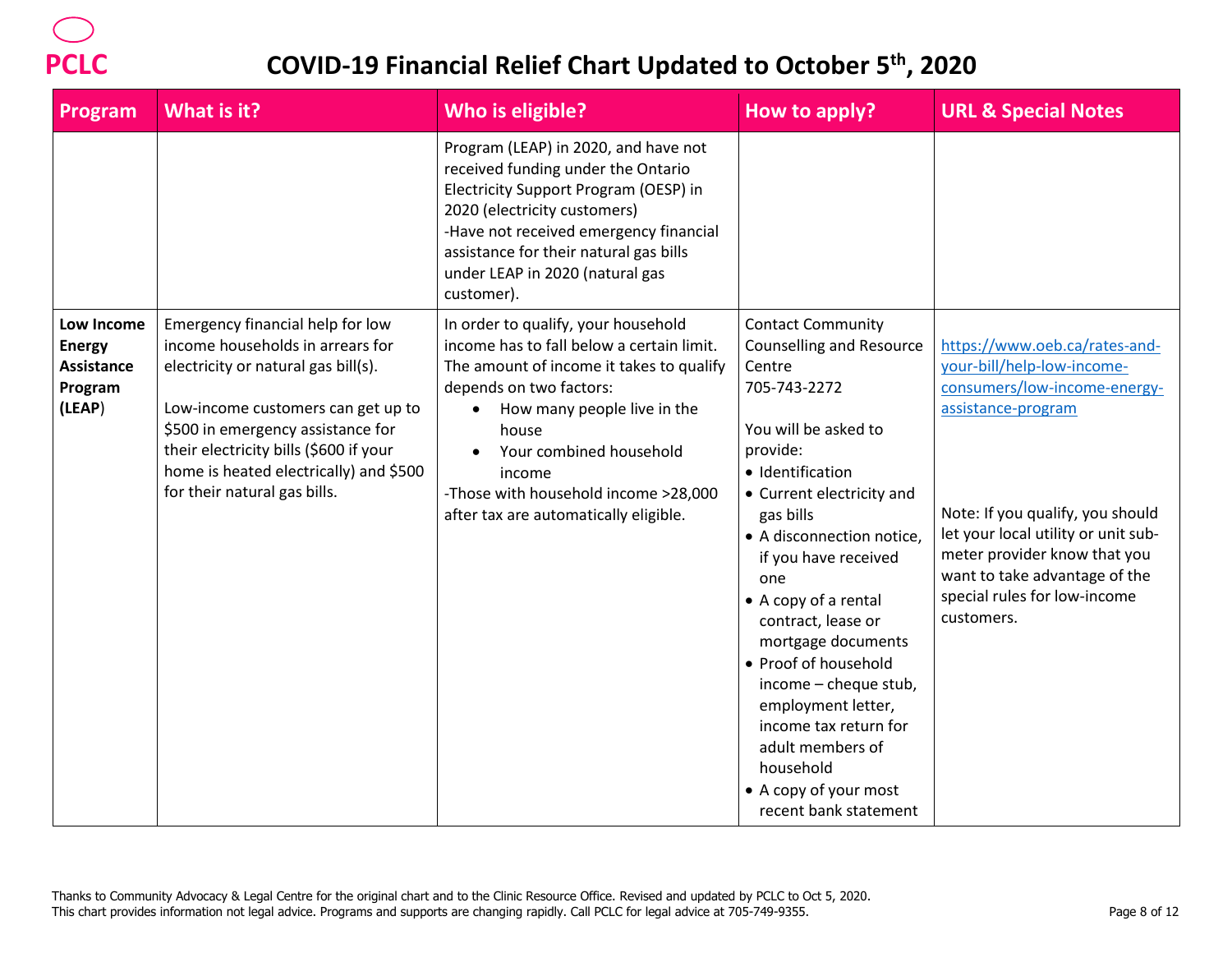

| Program                                                                           | What is it?                                                                                                                  | Who is eligible?                                                                                                                                 | How to apply?                                                                                                                                      | <b>URL &amp; Special Notes</b>                                                                                                                                                                                                                       |
|-----------------------------------------------------------------------------------|------------------------------------------------------------------------------------------------------------------------------|--------------------------------------------------------------------------------------------------------------------------------------------------|----------------------------------------------------------------------------------------------------------------------------------------------------|------------------------------------------------------------------------------------------------------------------------------------------------------------------------------------------------------------------------------------------------------|
| <b>Seniors</b>                                                                    |                                                                                                                              |                                                                                                                                                  |                                                                                                                                                    |                                                                                                                                                                                                                                                      |
| Canadian<br><b>Pension Plan</b><br>/ Old Age<br><b>Security</b>                   | Seniors can apply online for CPP<br>(retirement benefits) or OAS without<br>providing supporting documents at<br>this time.  | Anyone between the ages of 60-65 can<br>apply for CPP. You must be 65 to receive<br>OAS, but can apply 6 months in advance<br>of your birthdate. | Apply online.                                                                                                                                      | https://www.canada.ca/en/servi<br>ces/benefits/publicpensions/noti<br>ce-covid-19.html<br>If you apply for CPP before you<br>turn 65, your overall benefit                                                                                           |
|                                                                                   |                                                                                                                              |                                                                                                                                                  |                                                                                                                                                    | amount will be reduced.                                                                                                                                                                                                                              |
| OAS/Guaran<br>teed Income<br><b>Supplement</b><br>one-time<br>payment<br>increase | One-time tax-free payment of \$300<br>for seniors receiving OAS, with an<br>additional \$200 for seniors getting the<br>GIS. | Low-income seniors receiving the<br>OAS/GIS.                                                                                                     | No need to apply. The<br>payment will be increased<br>automatically for seniors<br>who receive OAS/GIS.<br>The payment went out on<br>July 6 2020. | https://www.canada.ca/en/servi<br>ces/benefits/publicpensions/noti<br>ce-covid-19/one-time-<br>payment.html                                                                                                                                          |
| <b>GAINS</b><br>payment<br>increase                                               | Guaranteed Annual Income System<br>(GAINS) payments are doubled<br>starting in April 2020 for 6 months.                      | Low-income seniors.                                                                                                                              | No need to apply-the<br>payment will be<br>automatically doubled for<br>a 6-month period for<br>seniors who already<br>receive GAINS.              | https://www.ontario.ca/page/gu<br>aranteed-annual-income-<br>system-payments-seniors                                                                                                                                                                 |
| Registered<br><b>Retirement</b><br>Income<br>Fund (RRIF)<br><b>Withdrawals</b>    | Required minimum withdrawals from<br>RRIFs have been reduced by 25% for<br>2020.                                             | Anyone with an RRIF.                                                                                                                             | No need to apply, this<br>change is automatic.                                                                                                     | https://www.canada.ca/en/revenue<br>-agency/services/tax/registered-<br>plans-administrators/registered-<br>retirement-savings-plans-registered-<br>retirement-income-funds-rrsps-<br>rrifs/economic-statement-measure-<br>annuitants-rrsp-rrif.html |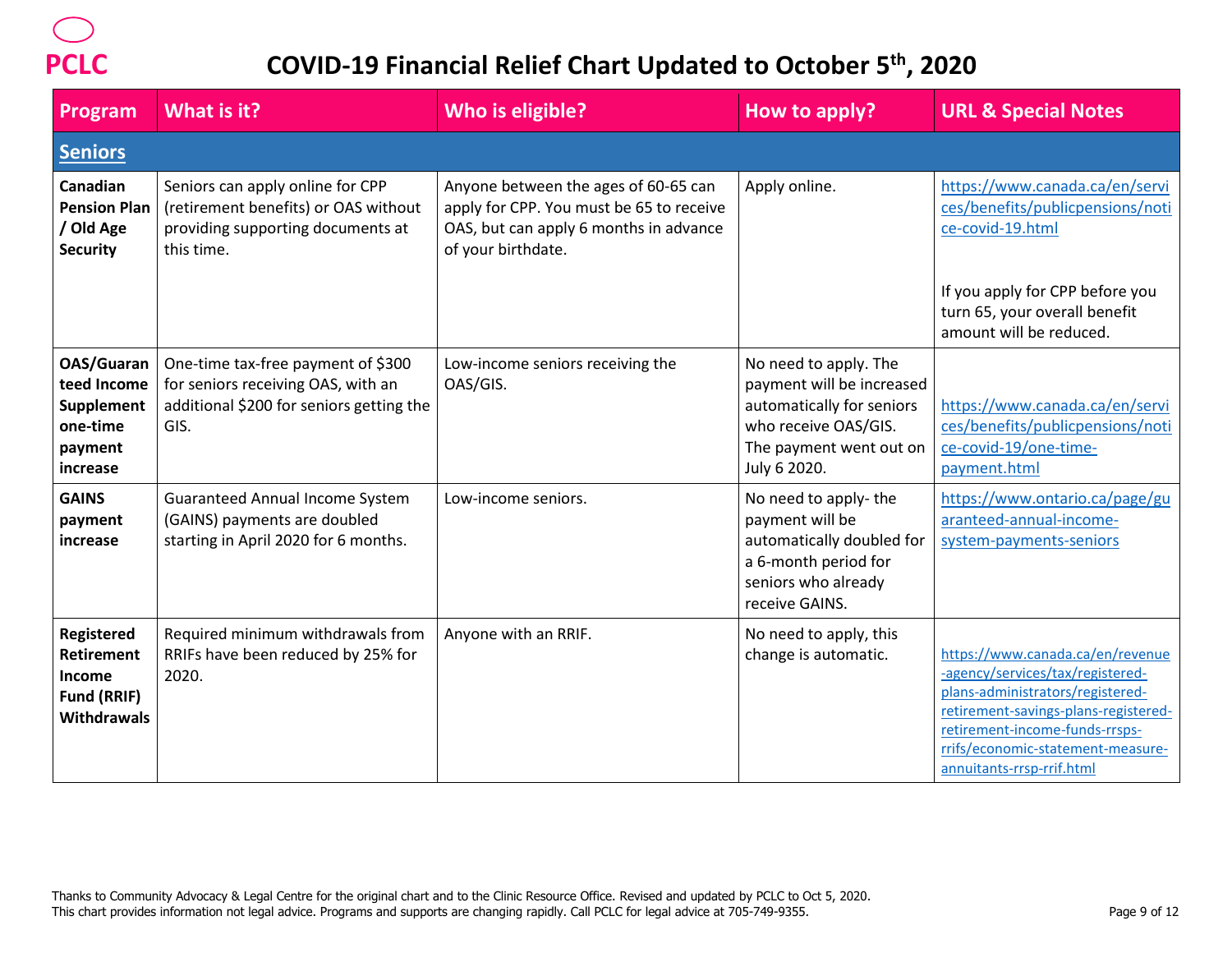| Program                                              | What is it?                                                                                                                                                                                                                                                                         | Who is eligible?                                                                                                                                         | How to apply?                                                                                                                                                                                                                                                                                                              | <b>URL &amp; Special Notes</b>                                                                |
|------------------------------------------------------|-------------------------------------------------------------------------------------------------------------------------------------------------------------------------------------------------------------------------------------------------------------------------------------|----------------------------------------------------------------------------------------------------------------------------------------------------------|----------------------------------------------------------------------------------------------------------------------------------------------------------------------------------------------------------------------------------------------------------------------------------------------------------------------------|-----------------------------------------------------------------------------------------------|
| <b>Students</b>                                      |                                                                                                                                                                                                                                                                                     |                                                                                                                                                          |                                                                                                                                                                                                                                                                                                                            |                                                                                               |
| <b>Student</b><br>Loans                              | For the 2020 to 2021 school year,<br>students will not be required to make<br>their fixed student contribution; no<br>spousal contribution would be<br>required either.<br>For the 2020 to 2021 school year, the<br>weekly maximum loan limit will<br>increase from \$210 to \$350. | Any individual with student loans in<br>Canada.<br>Full and part-time students that are<br>eligible for the grant.                                       | Must apply online at<br>https://www.canada.ca/e<br>n/services/benefits/educa<br>tion/student-aid/grants-<br>loans.html                                                                                                                                                                                                     | https://www.canada.ca/en/servi<br>ces/benefits/education/student-<br>aid/notice-covid-19.html |
| Canada<br><b>Student</b><br><b>Grants</b><br>doubled | The maximum amount of<br><b>Canada Student Grants</b><br>will be doubled for the<br>2020-2021 year to a maximum of<br>\$6000 for full-time students and<br>\$3600 for part-timers.                                                                                                  | Full and part-time students who are<br>eligible for the grant.                                                                                           | Students who apply and<br>qualify for student<br>financial assistance<br>through their province or<br>territory of residence are<br>also assessed for the<br>Canada<br>Student Grant.                                                                                                                                      | https://www.canada.ca<br>/en/services/benefits/education<br>/studentaid/notice-covid19.html   |
|                                                      | <b>Indigenous Community</b>                                                                                                                                                                                                                                                         |                                                                                                                                                          |                                                                                                                                                                                                                                                                                                                            |                                                                                               |
| Indigenous<br>Community<br><b>Support</b>            | Funds are given directly<br>to Indigenous<br>communities and<br>organizations to design<br>and implement<br>community-based<br>solutions to prepare for,<br>and react to, the spread of COVID-19<br>within their communities.                                                       | Members of the Indigenous<br>communities.<br>The funds will be used for support for<br>Elders and vulnerable community<br>members, food, education, etc. | Contact your Band<br>Council for information.<br>See also COVID-19 special<br>funding for Indigenous<br>students. Indigenous<br>students can contact their<br><b>Band Council. Inuit</b><br>students can contact their<br>land claims organization.<br>Metis students can<br>contact their respective<br>Governing Member. | https://www.sac-<br>isc.gc.ca/eng/1585189335380/1<br>585189357198                             |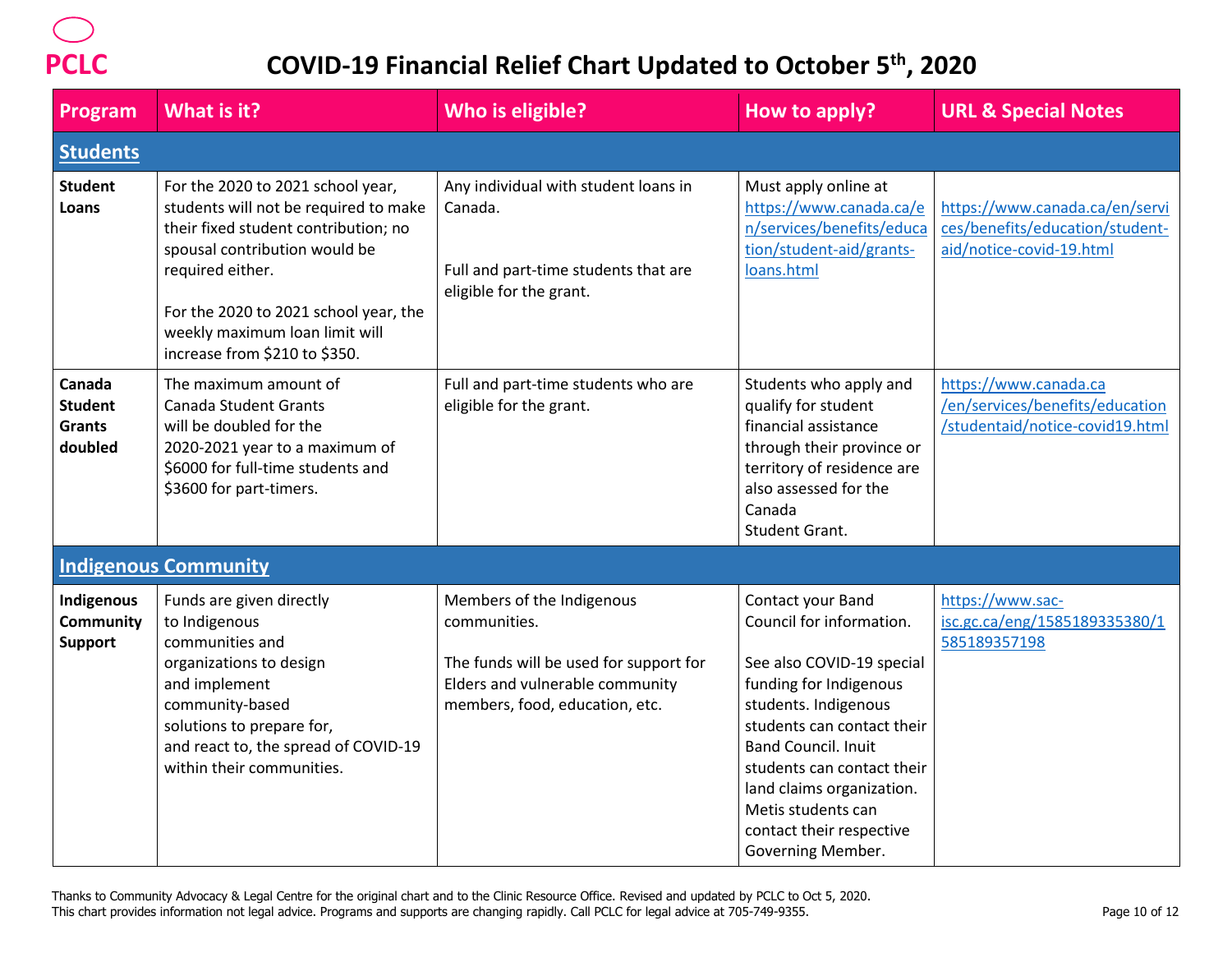| Program                                                          | What is it?                                                                                                                                                                                                                                                                                                                                                                                                                                                                                                                                                          | Who is eligible?                                                                                                                                                                                                                                                                                                                                                                                                                                                                                                                         | How to apply?                                                                                                                                                                                                                                                                | <b>URL &amp; Special Notes</b>                                                                                                                                                                                                                                                                                                                                                                                         |
|------------------------------------------------------------------|----------------------------------------------------------------------------------------------------------------------------------------------------------------------------------------------------------------------------------------------------------------------------------------------------------------------------------------------------------------------------------------------------------------------------------------------------------------------------------------------------------------------------------------------------------------------|------------------------------------------------------------------------------------------------------------------------------------------------------------------------------------------------------------------------------------------------------------------------------------------------------------------------------------------------------------------------------------------------------------------------------------------------------------------------------------------------------------------------------------------|------------------------------------------------------------------------------------------------------------------------------------------------------------------------------------------------------------------------------------------------------------------------------|------------------------------------------------------------------------------------------------------------------------------------------------------------------------------------------------------------------------------------------------------------------------------------------------------------------------------------------------------------------------------------------------------------------------|
| <b>Vulnerable Groups</b>                                         |                                                                                                                                                                                                                                                                                                                                                                                                                                                                                                                                                                      |                                                                                                                                                                                                                                                                                                                                                                                                                                                                                                                                          |                                                                                                                                                                                                                                                                              |                                                                                                                                                                                                                                                                                                                                                                                                                        |
| <b>Domestic</b><br>Violence/Vi<br>olent Crimes<br><b>Funding</b> | Groups supporting victims of<br>domestic violence and other violent<br>crimes received 2.7 million in extra<br>funding.                                                                                                                                                                                                                                                                                                                                                                                                                                              | Victims of domestic violence and other<br>violent crimes.                                                                                                                                                                                                                                                                                                                                                                                                                                                                                | <b>Contact Victim Quick</b><br><b>Response Program Plus</b><br>(VQRP+).<br>May cover travel, hotel<br>stays, etc.<br>If you need a shelter bed<br>call:<br>705-748-8830 Mon to Fri,<br>8:30am to 4:30 pm or<br>705-926-0096 Mon to Fri<br>after 4:30 or 24/7 on<br>weekends. | https://news.ontario.ca/mag/en<br>/2020/04/ontario-strengthening-<br>victims-services-in-response-to-<br>covid-19.html<br>The Legal Centre can provide a 2<br>hour Legal Aid Certificate for<br>victims of domestic violence.                                                                                                                                                                                          |
| <b>Persons</b><br>with<br><b>Disabilities</b>                    | A one-time \$600 payment to persons<br>with disabilities in recognition of the<br>extraordinary expenses during the<br>COVID-19 pandemic.<br>Expenses may include:<br>paying higher costs for<br>personal protective<br>equipment<br>hiring personal support<br>$\bullet$<br>workers and accessing other<br>disability supports<br>paying for increased costs for<br>$\bullet$<br>medical supplies and<br>medication<br>higher internet costs<br>$\bullet$<br>associated with physical<br>distancing, and<br>increased use of taxis and<br>home delivery services to | Payment will be automatically issued to:<br>individuals who have an existing<br>$\bullet$<br>valid Disability Tax Credit<br>(DTC) certificate<br>persons who do not have an<br>$\bullet$<br>existing DTC certificate, but are<br>eligible and apply by September<br>25 2020<br>beneficiaries as of July 1 2020 of:<br><b>Canada Pension Plan</b><br>$\circ$<br>Disability<br>Quebec Pension Plan<br>$\circ$<br><b>Disability Pension</b><br>One of the disability<br>$\circ$<br>supports provided by<br>Veterans Affairs Canada<br>(VAC) | No need to apply.<br>Eligible clients will start<br>receiving payments on<br>October 30, 2020                                                                                                                                                                                | https://www.canada.ca/en/servi<br>ces/benefits/covid19-<br>emergency-benefits/one-time-<br>payment-persons-<br>disabilities.html<br>Please Note: If you think you<br>may be eligible but have never<br>applied for the Disability Tax<br>Credit, or your certificate expired<br>in 2019, you must do so by<br>September 25 2020. You should<br>not wait until filing your 2020 tax<br>return to put in an application. |